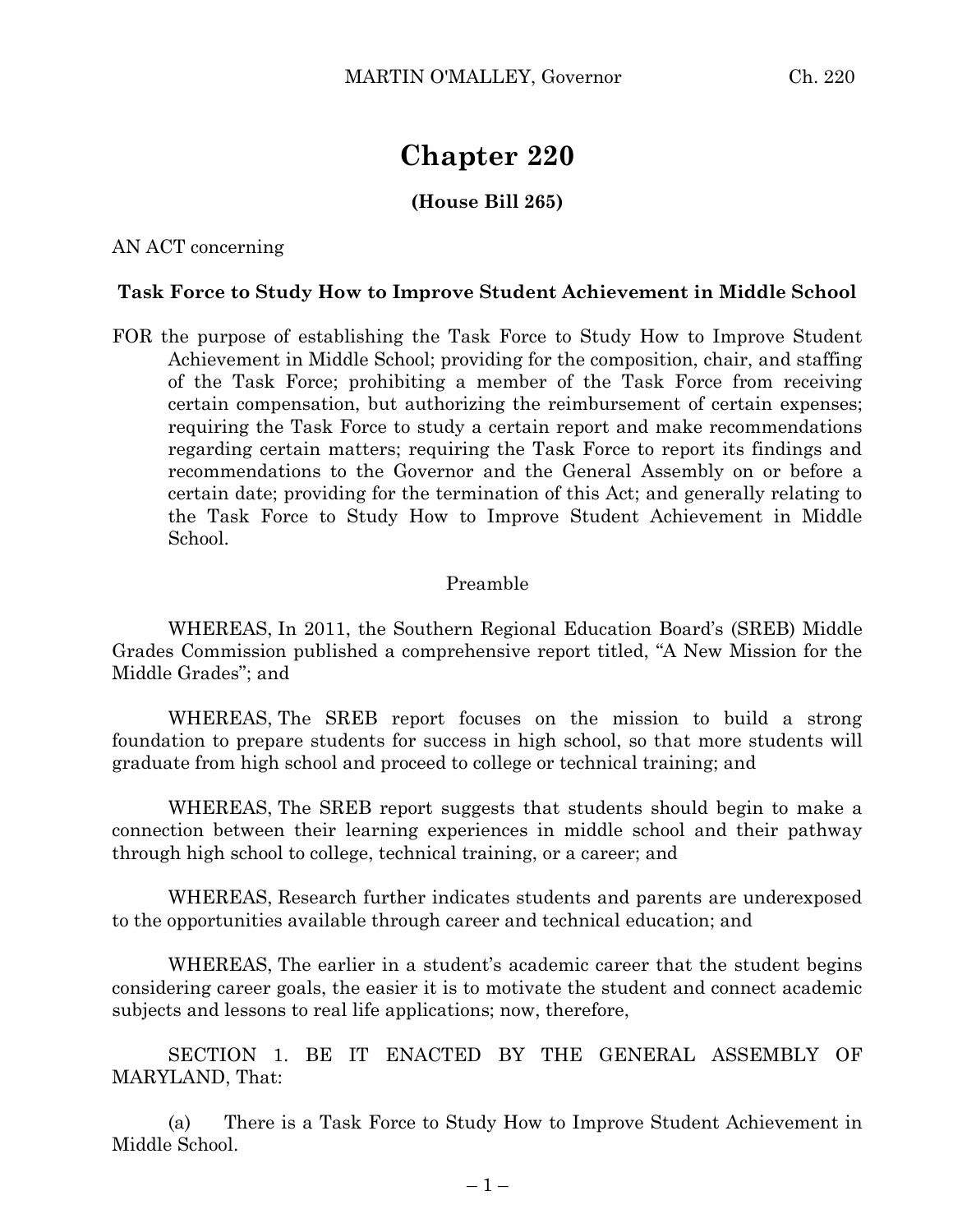(b) The Task Force consists of the following members:

(1) one member of the Senate of Maryland, appointed by the President of the Senate;

(2) one member of the House of Delegates, appointed by the Speaker of the House;

(3) the Assistant State Superintendent for Career and College Readiness in the State Department of Education, or the Assistant State Superintendent's Deputy for Teaching and Learning in the State Department of Education, or the Deputy's designee;

(4) the Secretary of Higher Education, or the Secretary's designee;

(5) the Assistant Secretary for the Division of Workforce Development and Adult Learning in the Department of Labor, Licensing, and Regulation, or the Assistant Secretary's designee; and

(6) the following members, appointed by the Governor:

- (i) one representative of the State Board of Education;
- (ii) one representative of the Maryland Association of Boards of

Education;

(iii) one representative of the Public School Superintendents Association of Maryland;

(iv) one representative of the Maryland State Education Association;

the State; and

(v) one member who is a principal of a public middle school in

(vi) two members who are middle school teachers in public schools in the State, one of whom shall be a science, technology, engineering, or mathematics teacher; and

(vii) one representative of the Maryland PTA who has a child in middle school.

(c) The Governor shall designate the chair of the Task Force.

(d) The State Department of Education shall provide staff for the Task Force.